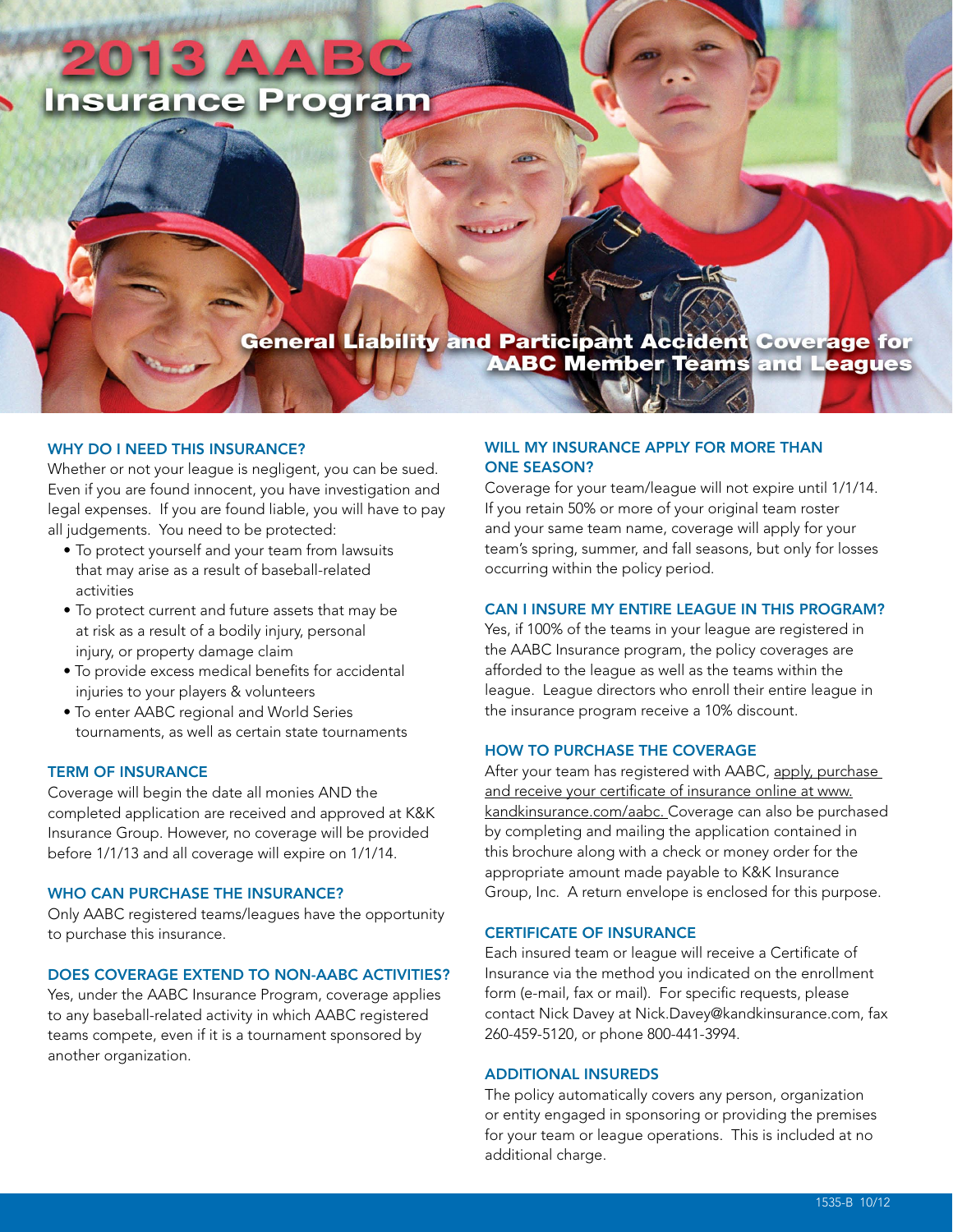# GENERAL LIABILITY INSURANCE PLAN

# WHO IS COVERED

AABC, Registered Umpires of AABC, Enrolled Teams and/or Leagues, AABC State Associations and Regional Tournament Organizers, and their Directors, Officers, Managers, Coaches and any volunteer workers of affiliated organizations while acting within the scope of their duties as such.



# POLICY LIMITS

- General Aggregate
- Per Occurrence
- Participant Legal Liability
- Products/Completed Operations Aggregate
- Damage to Premises Rented To You
- Medical Payments Expense
- Personal/Advertising Injury
- Abuse/Molestation Per Occurrence
- Abuse/Molestation Aggregate \$ 5,000,000

# \*\$2,000,000 Option is available to Teams & Leagues

Defense, investigative and other related costs are in addition to the limits of liability.

Policy limit applies per occurrence, regardless of the number of insureds on the policy, or number of persons or organizations who sustain injury.

# PROVIDES PROTECTION FOR

- Participant and Spectator Bodily Injury and Property Damage
- Claims resulting from injuries to participants
- Claims of libel, slander and wrongful eviction
- Claims from consumption or use of food products
- Liability assumed under written contract

# COVERED ACTIVITIES

- Try-outs
- • Supervised Practices
- • Baseball Games
- Tournaments
- Meetings
- Award Banquets
- • Approved Fundraisers

EXAMPLES OF EXCLUSIONS

- Property of others in the care, custody and control of insured, i.e. personal property of players, coaches, etc.
- • Employment-related practices
- Losses arising from the ownership, use or maintenance of any automobile
- Intentional Acts
- Fireworks
- • Amusement Devices, i.e. dunk tanks, inflatable devices, etc.
- Liquor Liability sale of alcoholic beverages
- • Camps/Clinics involving participants that are not on your league and/or team roster

#### Notes on Abuse/Molestation:

- The aggregate limit is a policy aggregate and applies as one limit to the teams, leagues and AABC.
- With respect to insured teams and leagues only, no coverage for Abuse or Molestation allegations will apply if there is no system in place to perform at least one of the following background checks:

1) Internet sexual offender registry checks on all persons with repeated access to youth. This check must be done on an annual basis. 2) Criminal background check by a third party vendor. This check must be done once upon initial employment, subcontracting or volunteering of a person with repeated access to youth and at least once every third year thereafter.

# Notes on Participant Legal Liability:

- All AABC insured teams/leagues must maintain a system to secure signed K&K Insurance approved Waiver and Release forms from team members and coaches on an annual basis (prior to the start of the season, including practices). If teams/leagues fail to enforce a system to secure and maintain valid waivers from all participants, the limit of liability for bodily injury claims from participants will be subject to a sublimit of \$250,000.
- Insured teams/leagues will be required to provide the insurer with a signed K&K Insurance approved Waiver and Release form at the time of claim.

# ACCIDENT MEDICAL LIMITS

| Class I   |                                  |    |         |
|-----------|----------------------------------|----|---------|
| $\bullet$ | Excess Medical - Per participant | S  | 100,000 |
| $\bullet$ | Deductible - Per Claim           | \$ | 100     |
| Class II  |                                  |    |         |
| $\bullet$ | Excess Medical - Per participant | S  | 20,000  |
| $\bullet$ | Deductible - Per Claim           | S  | 500     |
| Class III |                                  |    |         |
| $\bullet$ | Excess Medical - Per Participant | S  | 50,000  |
| $\bullet$ | Deductible - Per Claim           | S  | 250     |
|           |                                  |    |         |

Class I, II & III - Physical Therapy & Orthopedic Appliances are subject to a maximum benefit limit of \$1,000.

|                         | Not Applicable |
|-------------------------|----------------|
| \$                      | 1,000,000*     |
| \$                      | 1,000,000*     |
| \$                      | 2,000,000      |
| $\overline{\mathsf{S}}$ | 300,000        |
| \$                      | 1,000          |
| \$                      | $1,000,000*$   |
| ¢                       | nnn nnn        |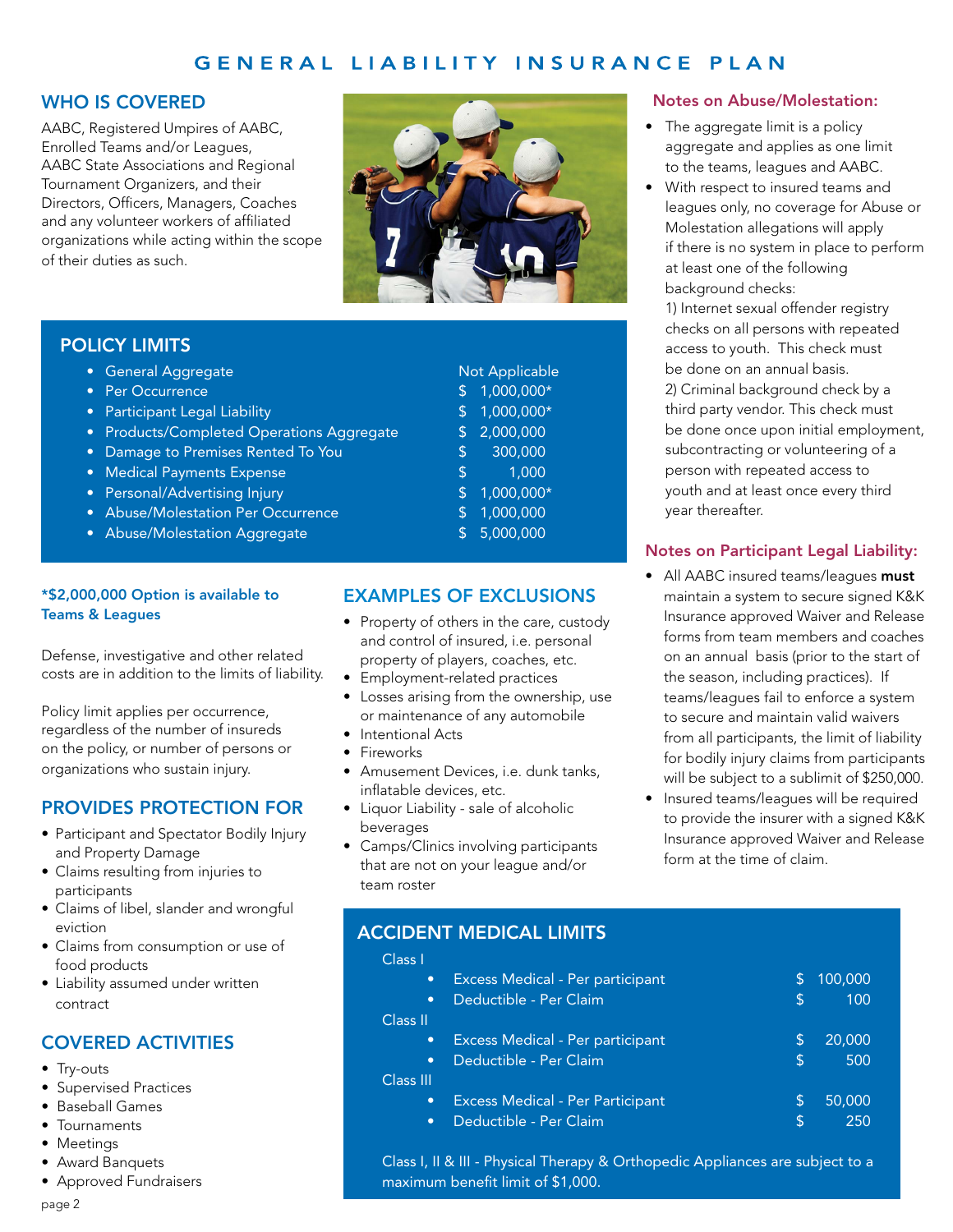#### ACCIDENT INSURANCE PLAN

# INSURED PERSONS

- Class I Participating league or team players, coaches, managers and volunteers that belong to the following Policyholder divisions: Rod Carew, Roberto Clemente, Willie Mays, Jackie Robinson, Pee Wee Reese, Gil Hodges, Sandy Koufax, Nolan Ryan, Mickey Mantle, Ken Griffey Jr., Connie Mack and Don Mattingly, which are registered with the Policyholder and have paid the proper premium.
- Class II Participating league or team players, coaches, managers and volunteers that belong to the following Policyholder league division: Stan Musial, and who are registered with the Policyholder and have paid the proper premium.
- Class III Registered Umpires Coverage applies for AABC registered umpires while performing any baseball officiating activity.

# COVERED ACTIVITIES

- Class I & II Participating in any baseball game, practice, or tryout that is sponsored and supervised by a team or league registered with the Policyholder. Coverage includes group travel to and from such activities under the direct supervision of a team or league representative.
- Class III Performing in any baseball officiating activity.

# PROVIDES COVERAGE FOR

Covered medical expenses incurred within 52 weeks after an accident. Treatment must begin within 30 days of an accident. Coverage is provided on a secondary basis. If other valid and collectible insurance is in force, it must be used as primary. If no other coverage is in force, this coverage becomes primary. Deductibles will apply on a primary and excess basis.

# Covered Medical Expenses include the reasonable and customary charges for services and supplies such as:

- Treatment and care by a physician, surgeon, or registered nurse
- • Hospital confinement or outpatient care in a hospital
- Emergency ambulance service
- Prescription drugs and medicines
- • X-rays
- Dental Expenses, but only if required because of injury to sound, natural teeth

# EXAMPLES OF EXCLUSIONS

- The cost of eyeglasses, contact lenses or examinations for either
- Air travel, unless the insured is a passenger on a regularly scheduled flight of a properly licensed commercial airline
- Intentional self-destruction or an attempt at it, or intentional self-inflicted injury while sane or insane
- • Declared or undeclared war
- Losses resulting from being intoxicated or under the influence of a narcotic unless it is administered on the advice of a doctor
- Losses resulting from sickness, disease, or bodily infirmity, or from any cause other than the accident

# \$20,000 ACCIDENTAL DEATH & SPECIFIC LOSS COVERAGE

If an insured person dies or loses his sight or limbs, during a covered event, a benefit will be paid upon proof that:

- The loss occurred within 52 weeks after the injury, and
- The loss was a direct result of the injury

| <b>Type of Loss</b>     |    | <b>Benefit</b> |  |
|-------------------------|----|----------------|--|
| Life                    | \$ | 20,000         |  |
| Both hands or both feet | \$ | 20,000         |  |
| Sight of both eyes      | \$ | 20,000         |  |
| One hand and one foot   | \$ | 20,000         |  |
| One hand or foot and    | \$ | 20,000         |  |
| sight of one eye        |    |                |  |
| One hand or one foot    | \$ | 10,000         |  |
| Sight of one eye        | \$ | 10,000         |  |
| Speech or Hearing in    | \$ | 10,000         |  |
| both ears               |    |                |  |

Loss of a hand or foot is actual severance through or above the wrist or ankle joint, or total and irrecoverable loss of use of these members as a result of damage to the tissue of that member.

Loss of sight, speech or hearing is total and permanent loss.

A maximum of \$20,000 will be paid under this benefit if an insured person suffers more than one loss.